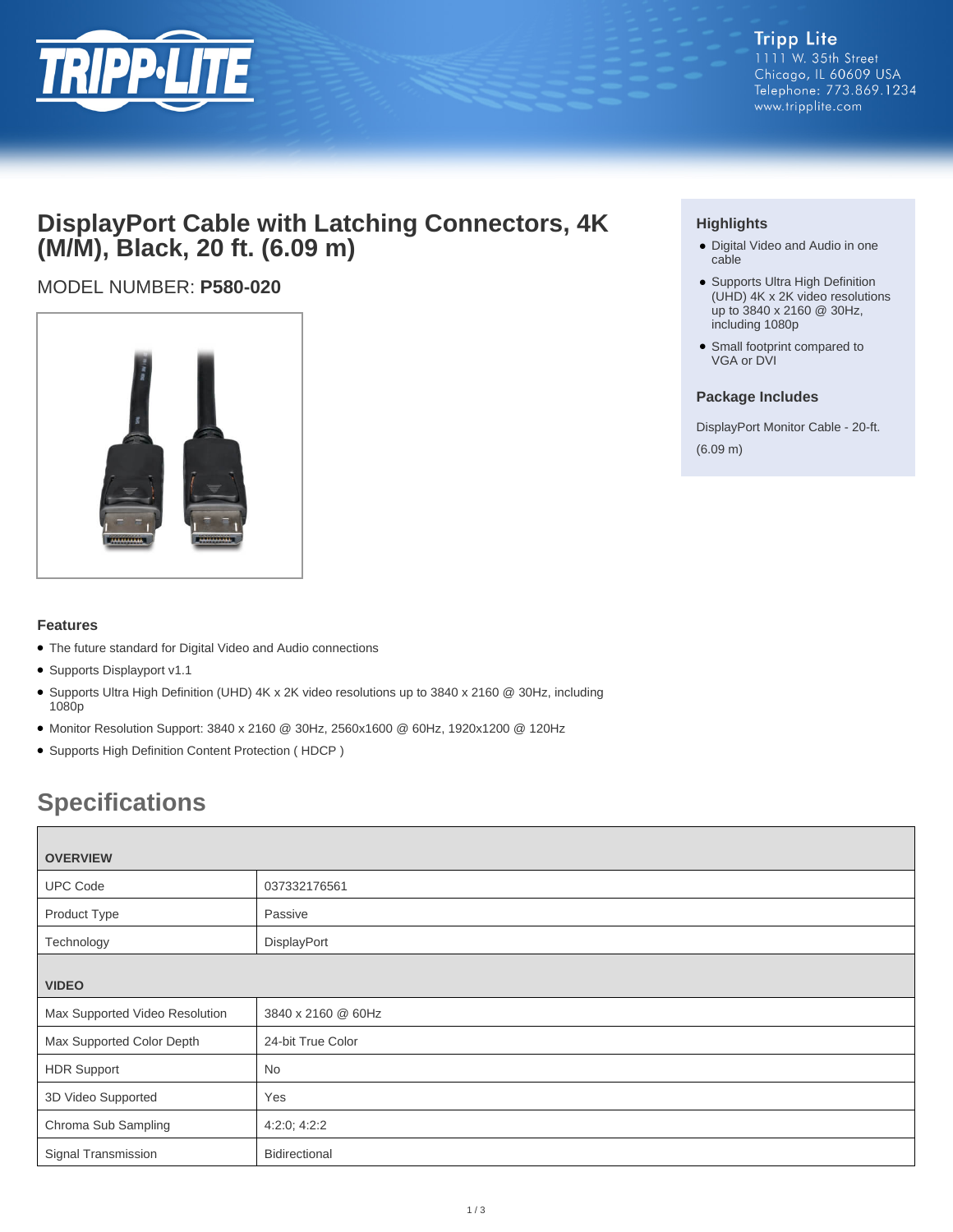

| <b>PHYSICAL</b>                                 |                               |  |
|-------------------------------------------------|-------------------------------|--|
| Color                                           | <b>Black</b>                  |  |
| Cable Jacket Color                              | <b>Black</b>                  |  |
| Cable Jacket Material                           | <b>PVC</b>                    |  |
| Cable Jacket Rating                             | $VW-1$                        |  |
| Cable Outer Diameter (OD)                       | 7.3MM                         |  |
| Wire Gauge (AWG)                                | 28                            |  |
| Cable Length (ft.)                              | 20                            |  |
| Cable Length (m)                                | 6.10                          |  |
| Ferrite Core                                    | <b>No</b>                     |  |
| Minimum Bend Radius                             | 73mm                          |  |
| Shipping Dimensions (hwd / in.)                 | 13.00 x 10.00 x 0.50          |  |
| Shipping Dimensions (hwd / cm)                  | 33.02 x 25.40 x 1.27          |  |
| Shipping Weight (lbs.)                          | 0.62                          |  |
| Shipping Weight (kg)                            | 0.28                          |  |
| <b>ENVIRONMENTAL</b>                            |                               |  |
| <b>Operating Temperature Range</b>              | 32 TO 113 F (0 TO 45 C)       |  |
| Storage Temperature Range                       | -40 to 158 F (-40 to 70 C)    |  |
| <b>Operating Humidity Range</b>                 | 10% to 85% RH, Non-Condensing |  |
| Storage Humidity Range                          | 5% to 90% RH, Non-Condensing  |  |
| <b>COMMUNICATIONS</b>                           |                               |  |
| <b>EDID Compatible</b>                          | Yes                           |  |
| Consumer Electronics Control (CEC)<br>Supported | <b>No</b>                     |  |
| <b>CONNECTIONS</b>                              |                               |  |
| Side A - Connector 1                            | DISPLAYPORT (MALE)            |  |
| Side B - Connector 1                            | DISPLAYPORT (MALE)            |  |
| <b>Connector Plating</b>                        | Nickel                        |  |
| <b>Contact Plating</b>                          | Gold                          |  |
| Connector Style                                 | Straight                      |  |
| Latching or Gripping Connector                  | Yes                           |  |
| <b>FEATURES &amp; SPECIFICATIONS</b>            |                               |  |
| <b>Displayport Specification</b>                | $1.2\,$                       |  |